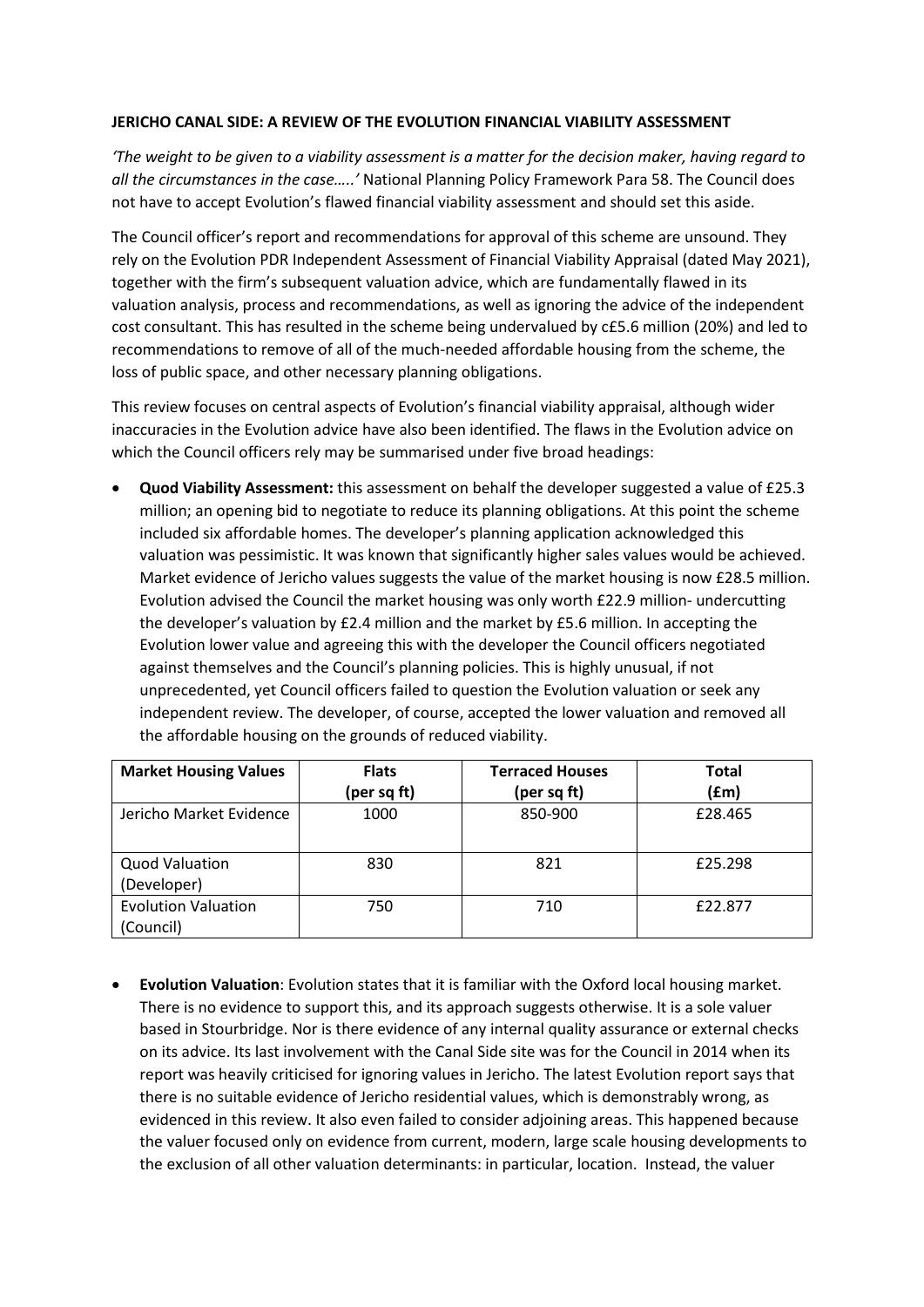chose evidence from new schemes in Barton, Headington and Wolvercote- two or three miles away, saying that the residential values in these areas and Jericho were all the same, and ignoring its own evidence, which actually shows otherwise. Residential values change within two or three streets; Jericho is one of the most expensive areas in the city and there is clear evidence that the price of a house in areas two or three miles away is not the same. Nor did the valuer consider the unique location of the site itself: the canal frontage, Conservation Area and Grade 1 church setting all command a premium and would easily add over £1 million to the scheme value. Despite these obvious failings the Council officers have not raised any concerns but prefer to rely on Evolution's assurance that its assessment is 'robust'.

- **RICS Valuation Guidance:** Evolution states that its appraisal complies with RICS guidance, but this cannot be the case as important guidance requirements have been ignored. The guidance warns that values may alter significantly over short distances in established urban areas. Where evidence is genuinely limited or unavailable the guidance requires that the valuer should identify this as a 'material concern'. The valuer must take and show evidence from multiple data sources and clearly set out a framework for assessing, triangulating and cross-referencing evidence to derive a robust valuation in this situation. None of this happened; just a shortcut to three developments in unrelated locations. The Evolution assessment would fail in an examination at appeal or legal proceedings, both on process and substance; and failure to comply with RICS guidance is a disciplinary offence. The Council planning officers simply relied on Evolution's assurances of compliance.
- **Cost Consultancy Advice:** Evolution states that the costs are 'broadly agreed' with the developer. This clearly conflicts with the statements from the independent cost consultants for the Council, WH Stephens, that there was a material risk that these development costs were overstated, leading to a loss of community benefit, as well as potential double counting in cost allowances: '*To freeze a construction cost now to the detriment of the community stakeholders would be unfair and short sighted.'* Evolution's own cost assessment has also varied significantlyhaving reversed its previous advice that the developer's costs should be reduced by £2.3 million. Council officers continue to assert that all the analysis is 'robust', despite clear advice to the contrary.
- **Super-Profit Share Proposal:** the developer's application said no profit sharing was possible. After accepting the low Evolution valuation the developer now proposes a super-profit sharing arrangement ('overage'), in response to the apparent weaknesses in the appraisal process. This arrangement further advantages the developer who keeps both the normal commercial profit first, plus 40% of any super-profits-leaving the Council with a residual sum and Jericho without any affordable homes or the other planning requirements under the Council's policies. The developer borrowed the formula from GLA (Greater London Council) guidance, but this guidance has a pre-condition of a rigorous financial viability assessment in the first instance before applying this formula. This formula is designed to increase planning contributions *'if viability improves over time'*. It is not mitigation or a substitute for basic flaws and failings in the financial viability assessment.

The Evolution assessment fails because it took a simplistic approach and ignored RICS guidance: selecting evidence which is not comparable but convenient and immediately accessible, rather than assessing its suitability and triangulating its analysis. Evolution has set aside the cost consultant's warnings and recommended the offer of a super-profit share despite the obvious advantages to the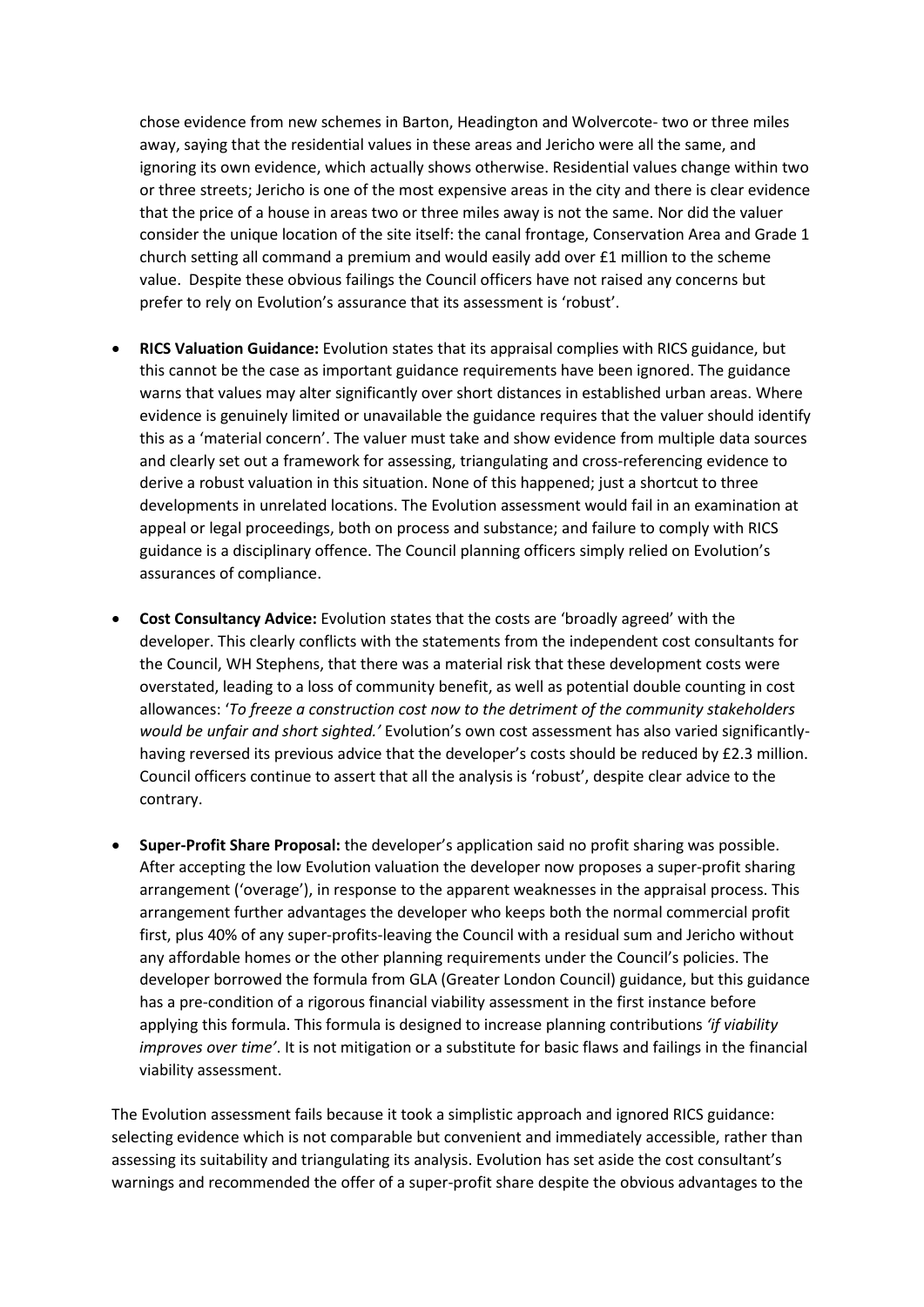developer. At the outset and at every stage the Council officers had substantial grounds for questioning the Evolution advice, seeking a review, or getting further support. The Evolution assessment which underpins their report and recommendations is neither robust nor reliable in any sense. The failings in the Evolution financial viability assessment compromise every aspect of the current scheme: the absence of affordable housing, the lack of an appropriate public square, the use of commuted sums instead of design and delivery of a bridge into the scheme, and limiting the ability of the community to raise funding for the community facilities.

In conclusion, under National Planning Policy Guidance the planning authority is under no obligation to accept viability advice in taking planning decisions. Given the fundamental concerns noted here, the planning authority would be advised to set aside the Evolution advice as flawed and unreliable and reject the planning application.

Further detail is given in the following pages.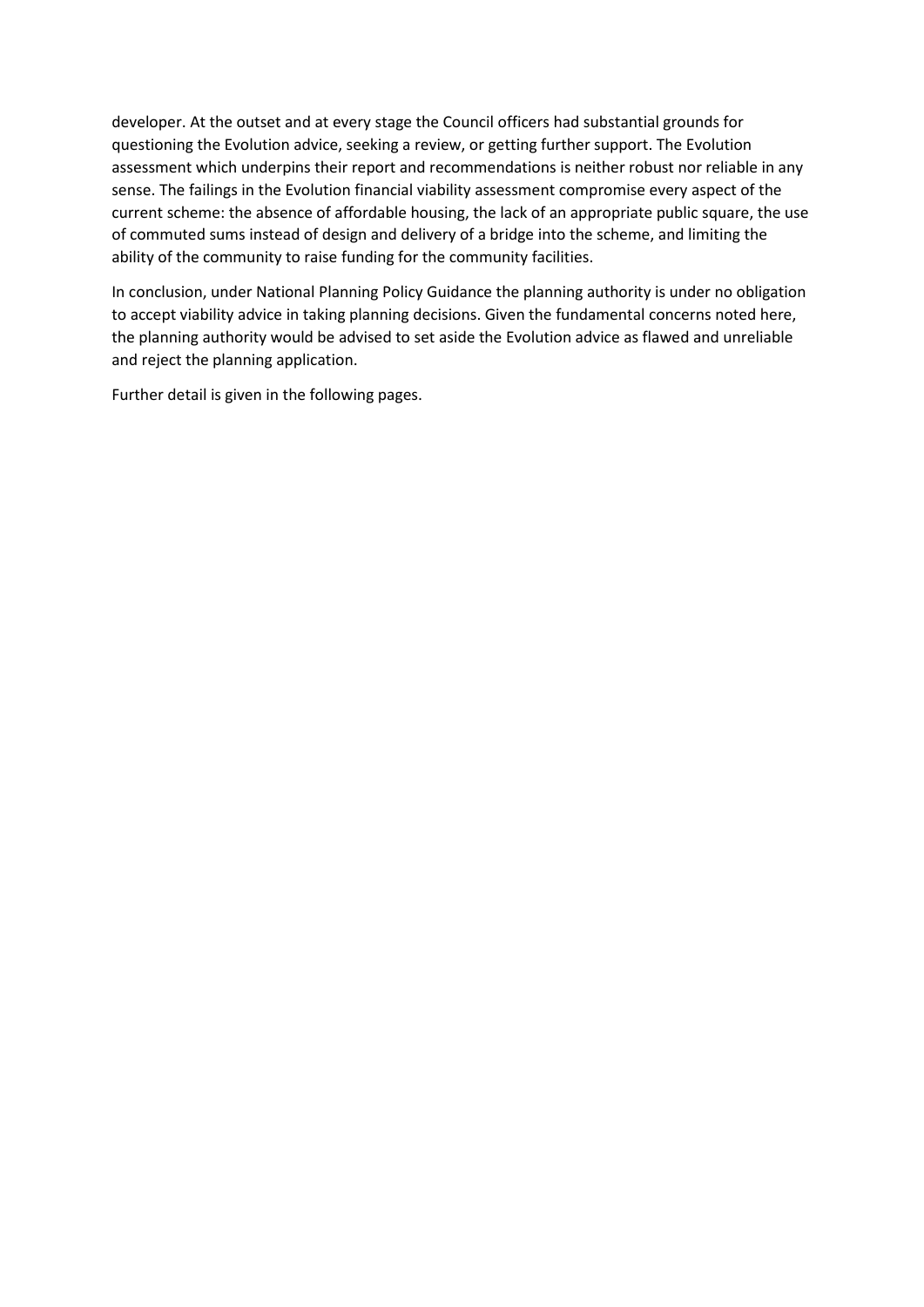### **The Quod Assessment: March 2020**

The Evolution appraisal undercut the pessimistic Quod market housing valuation by £2.42m; the developer agreed the lower valuation immediately, removing the affordable housing on the grounds of viability. The Council officers negotiated against themselves and planning policies. The Quod assessment is the developer's opening negotiating position citing viability to reduce planning obligations. Quod conceded at the time (now 2 years ago) that its values were low and pessimistic due to Covid and other factors; values in Oxford have continued to rise significantly.

- **The Quod assessment supporting the planning application is the developer's opening negotiating position** to seek to reduce its obligations required by the Council's planning policies.
- **It is not the role of the planning authority to advise the developer on financial viability**, but to uphold planning policies and requirements, and ensure that the community benefits required under adopted planning policies are delivered. If the Council was really convinced of Evolution's advice it should have accepted Quod's values, and not negotiated to reduce these.
- **The Quod assessment set out the developer's market assessment and valuation which met his commercial criteria.** The assessment was not specific as to conformity with RICS guidance and was a negotiating/advocacy document. Nevertheless, it is evidence which indicates a potential 'floor' or lower bound of residential values.
- **There is a shortage of directly comparable evidence for Jericho, but it is not entirely absent and other evidence was available.** The Quod assessment referenced the second-hand market but drew heavily on new built homes values. Their evidence was from a wide local market area covering lower values which suited the narrative. Quod applied an adjustment to reflect higher values in Jericho-the calculation was opaque. Evolution described the values as 'aspirational' and criticised this approach, but it also relied on evidence from outside Jericho and an even more limited evidence base.
- **The Quod assessment acknowledged that its assessment of residential market values was low.** Various justifications were given:
	- o Covid had locked down the market and it was too early to tell how this affected values
	- o It cited flat sales and the nervousness of buyers in the market
	- o It said that *'value growth into the delivery stage is likely to be challenging to achieve'*
	- o Whilst it conceded a premium might exist for the proposed scheme, the price point could not be divorced from the local market.

The reality is that the drivers for the Oxford housing market had not changed, with continuing strong growth in values reflecting sustained demand and limited supply. HM Land Registry indices based on actual sales showed Oxford house values increased by over 16% overall in the following 12 months and new homes values in Oxford increased by 18% over the same period.

• **In summary, Quod provided a low valuation as an opening negotiating position. It is almost certainly unprecedented for a planning authority to argue to reduce the developer's offer in negotiating planning obligations**. The Evolution assessment undercut the Quod value of the market housing, which the developer accepted and removed the affordable housing from the scheme as it was now deemed unviable.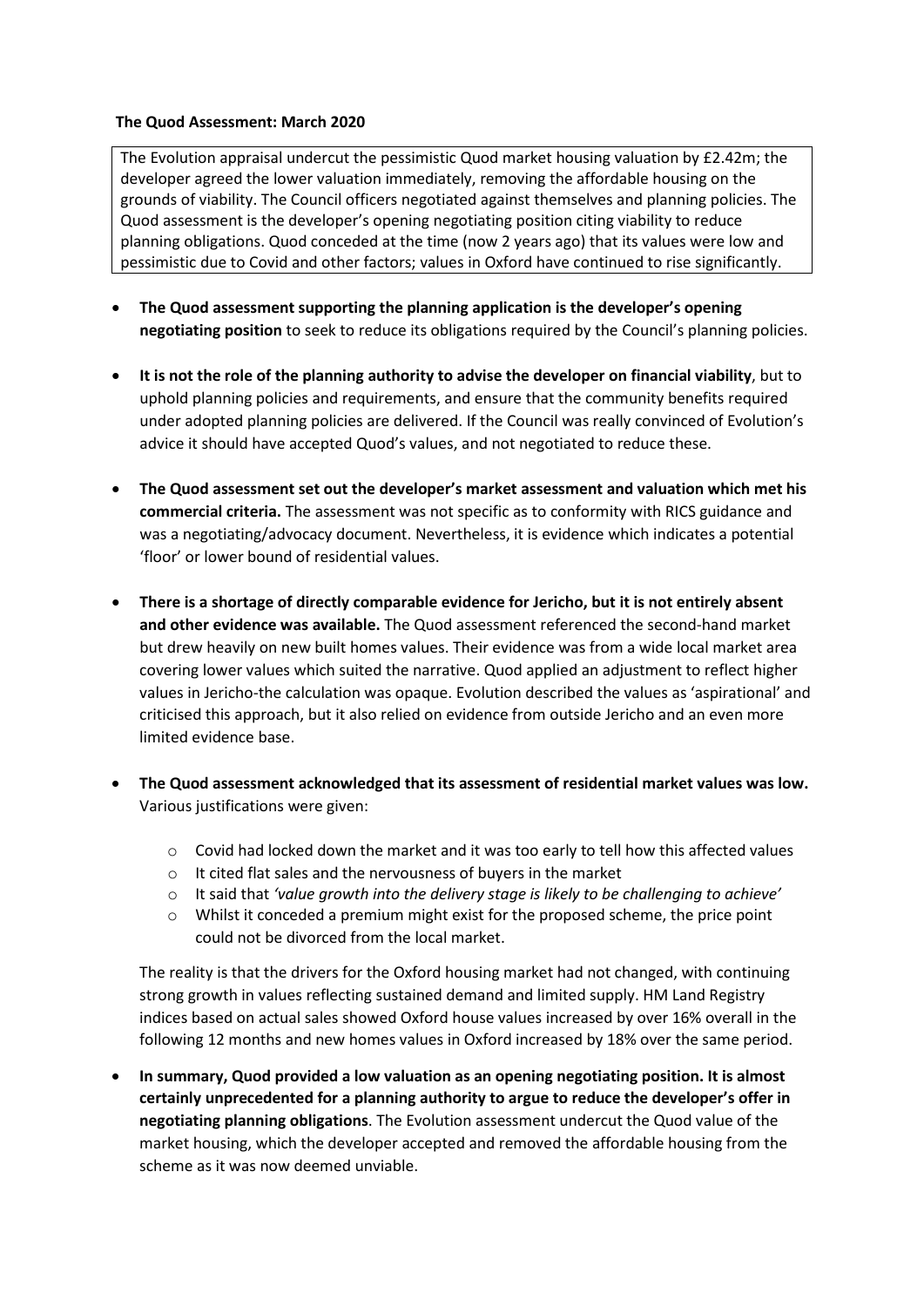### **Evolution PDA Financial Viability Assessment May 2021 and Update**

Evolution's appraisal focused exclusively on limited evidence from current large housing developments-to the exclusion of other key determinants, in particular location. Its appraisal adopted for convenience the simplifying assumption that values in Barton, Headington and Wolvercote were directly comparable with Jericho even though the areas are distinct markets with different values. There is evidence in Jericho and nearby which gives a clear picture of significantly higher values. Evolution gave no consideration to the Jericho local market, which has become the premium rental location and the epicentre of Buy to Let market. Similarly, Evolution ignored the premium which is attached to this canal side location. The estimated undervaluation of the scheme's market housing is c£5.6 million, which shows the scheme is viable with affordable homes. In subsequent advice Evolution failed to acknowledge that Oxford new build sale prices have been rising significantly since their valuation last year: by between 9-19% pa

- **Evolution state that the valuer (sole director at Evolution) has knowledge of the local market conditions**, but the only evidence offered is an appraisal of the canal side site in 2014 for the Council. The latest appraisal was undertaken at 19<sup>th</sup> March, 2021 and is some 12 months old.
- **Evolution note that Jericho has seen gentrification and is now one of the highest value areas in Oxford**-but the comparable evidence it selected for its assessment is not drawn from or referenced to the Jericho area.
- **Evolution dismisses the Quod values as aspirational because none of their evidence gave examples of similarly priced properties**-but that was because Quod selected comparable evidence from outside the Jericho area, and then tried to make a notional adjustment for Jericho as a higher value location. Evolution observed: *'The rationale for the increase over the evidenced values is not explained, other than for locational advantage.'* This is ironic as 'locational advantage' in all its aspects is one of the principal factors which drives residential values and explains why Jericho is one of the highest value areas in the city. Yet this is completely ignored in the Evolution assessment.
- **Evolution adopted the same process as Quod: selecting evidence from outside the Jericho area**- it simplified its approach to focus on new large scale residential developments at Wolvercote, Barton and Headington. Evolution's focus on new build residential development to the exclusion of all other factors, such as location, is a central failing in its valuation analysis and process.
- **Evolution added a further simplification by assuming that values were similar across these locations and with Jericho-but this was never evidenced or discussed in the assessment**. Yet earlier Evolution noted that Jericho was one of the highest value areas. The Evolution evidence showed there are in fact significant differences in values between Barton, Wolvercote and Headington. Rather than acknowledge location as the significant factor, Evolution ascribed the differences in Barton values as a discount for larger unit sizes and ignored the significant differences between Wolvercote and Headington values for similar sized properties.
- **Evolution applied Barton/Headington/Wolvercote values to Jericho canal side development and concluded that this scheme was over-valued**. The valuer concluded: '*Details of current new build offers are shown in Table 4* [Barton, Headington, Wolvercote]*,*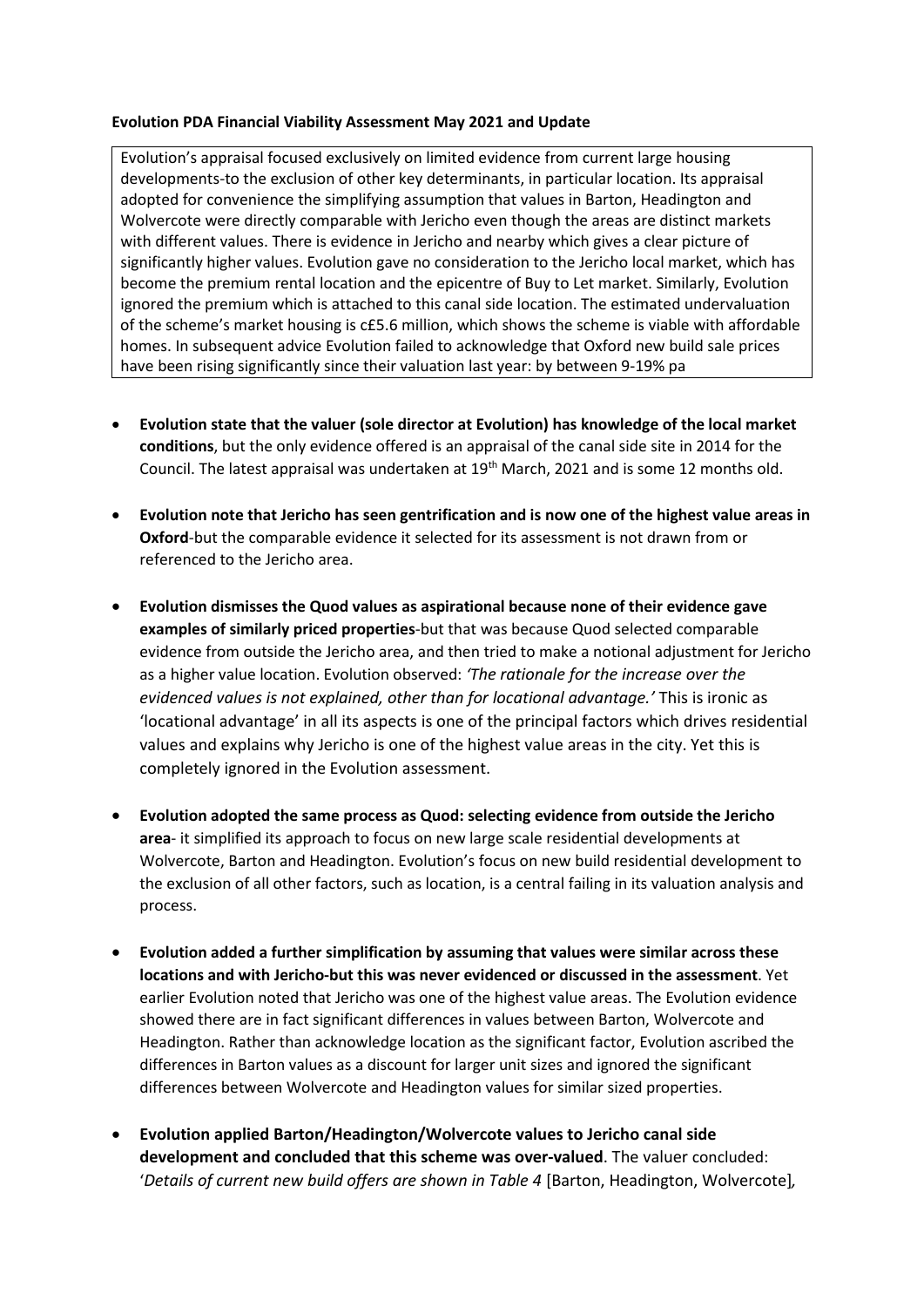*and this clearly indicates that new build sales values are advertised as significantly lower than the applicants assert* [Jericho]*'*

• **It is obvious that Jericho canal side has different attributes to the residential locations of Barton, Wolvercote and Headington**- which have a major influence on values. Evolution did not give this any consideration in its evidence or analysis- not even to the canal side location. Examples of the distinctive factors which raise residential values on the canal side site are given below.

**Economic**: within an expensive Oxford housing market there are particular factors which increase Jericho prices:

- $\circ$  Jericho is a very small and tightly defined residential market with a narrow range of properties-and few opportunities for new build homes. Oxford colleges and student residences define its southern boundary. There is immediate access to employment and research areas.
- o Jericho is an attractive location for the prime investment/rental market: overseas and UK investors include property companies (Lucy and North Oxford Properties centred here), wealthy student families and individuals. Air bnb, short term and longer-term rentals are widely advertised to an international market-with agents pointing to 20% increases in rentals. Investors focus on new-build properties for ease of management, repairs and regulatory compliance.
- $\circ$  Much of the new build homes stock in the area is already held by investors. Sales in this market are relatively infrequent because of tax and transaction costs which further reduces supply.

**Social:** Jericho's location provides immediate access to a wider range of local and city centre facilities which is recognised as distinctive, and features in national/international property reviews:

- o The range of shopping, restaurants, bars and the local cinema draw visitors from a city-wide catchment.
- $\circ$  There is access to good state schools in the area and a wide range in the independent sector.
- $\circ$  There is ready access to the city centre and university cultural and leisure offerings
- $\circ$  Access to the bus and railway stations is a few minutes' walk or cycle ride-without the need for a car.

**Environmental:** the site has attributes which are distinct from Barton, Wolvercote and Headington:

- $\circ$  This is a very small ('exclusive') development of town houses compared with the multi-phase estate developments (up to 500 homes) by volume housebuilders at Barton, Wolvercote and Headington.
- $\circ$  Canalside property attracts a premium- over £50,000 for otherwise identical properties in the same street in North Oxford-equating to over an additional £1 million to values on the canal side site alone. Evolution ignored this and other obvious distinctive factors in its analysis and comparisons.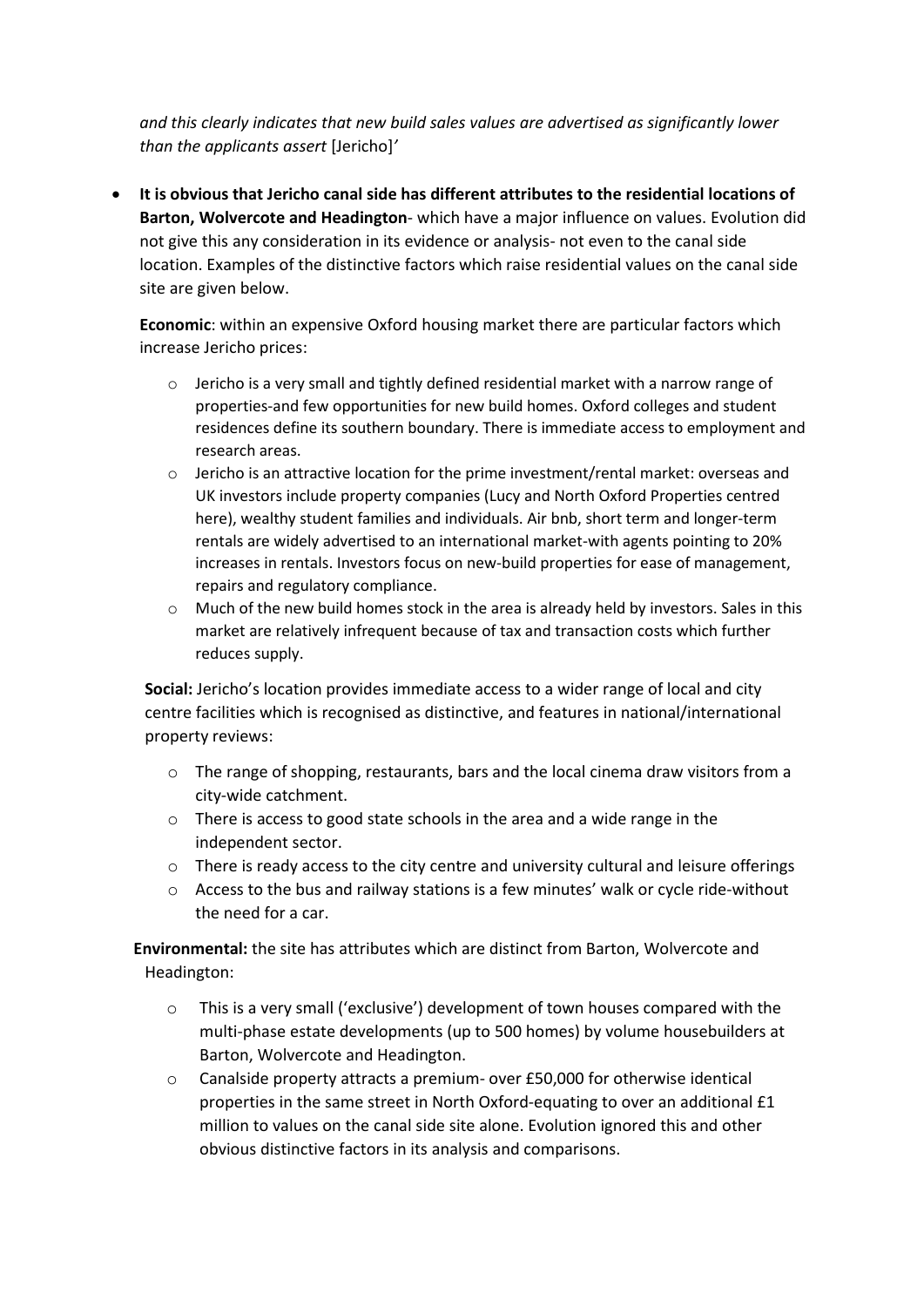$\circ$  The Jericho development lies within a Conservation Area and is in the setting of a Grade 1 Listed Church. These factors drive value and are not replicated in the comparisons used by Evolution.

**Directly comparable evidence for the Jericho canal side scheme is relatively limited because of the shortage of modern property in the area. This is a material consideration which RICS guidance requires to be declared**. Evolution should have researched the limited local evidence available and triangulated this with evidence of nearby areas rather than adopting convenient but erroneous simplified assumptions.

**Taking into account the unique location, limited supply, a premium for new 'first buyer' property and the demand for modern property from investors, sales values will readily exceed £1,000 per ft2 for flats and £850-900 per ft2 for terraced homes on the canal side site.** Set out below are some examples of values from adjoining/close locations which clearly challenge Evolution's conclusions and confirm continuing rising values in the Jericho market. Land Registry indices also suggest that sales values have climbed rapidly since earlier valuations during the Covid pandemic.

**Modern Flats**: these flats are in modern developments between six and sixteen years old and will not attract a higher First Buyer premium associated with new-build homes.

Grantham House, Cranham Street: a modern flatted development (2015-16) located within 50 metres of the canal side site. There is no canal view or parking. The scheme is popular with Buyto-Let and family investors. The flat is let but the vacant possession is available from July this year. Flat Recep/Study/2 beds £850,000/823ft<sup>2</sup>/£1,032psf. Available

Grantham House, Cranham Street: a modern flatted development (2015-16) located within 50 metres of the canal side site. There is no canal view or parking. The scheme is popular with Buyto-Let and family investors. Flat Recep/1 bed £460,000/392ft<sup>2</sup>/£1,174psf. Sold February 2021

Grantham House, Cranham Street: a modern flatted development (2015-16) located within 50 metres of the canal side site. There is no canal view or parking. The scheme is popular with Buyto-Let and family investors. Flat Recep/1 bed £575,000/730ft<sup>2</sup>/£788psf. Sold Aug 2020

Furnace House, Walton Well Road: a modern flatted development (2008) overlooking the canal and within 500m of the canal side site. 2 parking spaces Flat Recep/1 bed/£885,000/917ft<sup>2</sup>/£965psf. Available

Furnace House, Walton Well Road: a modern flatted development (2008) overlooking the canal and within 500m of the canal side site. 2 parking spaces Flat Recep/2 beds/£660,000/846ft<sup>2</sup>/£780psf. Sold Dec 2021

Furnace House, Walton Well Road: a modern flatted development (2008) overlooking the canal and within 500m of the canal side site. 1 parking space. Flat Recep/2 beds/£595,000/881 ft<sup>2</sup>/£675psf. Sold 2019

**Terraced Town Houses**: Jericho town houses are period properties. The nearest comparable modern housing is in the Waterside development which is now over 20 years old. However, this is consistent with the pattern of values of flats and period properties in Jericho.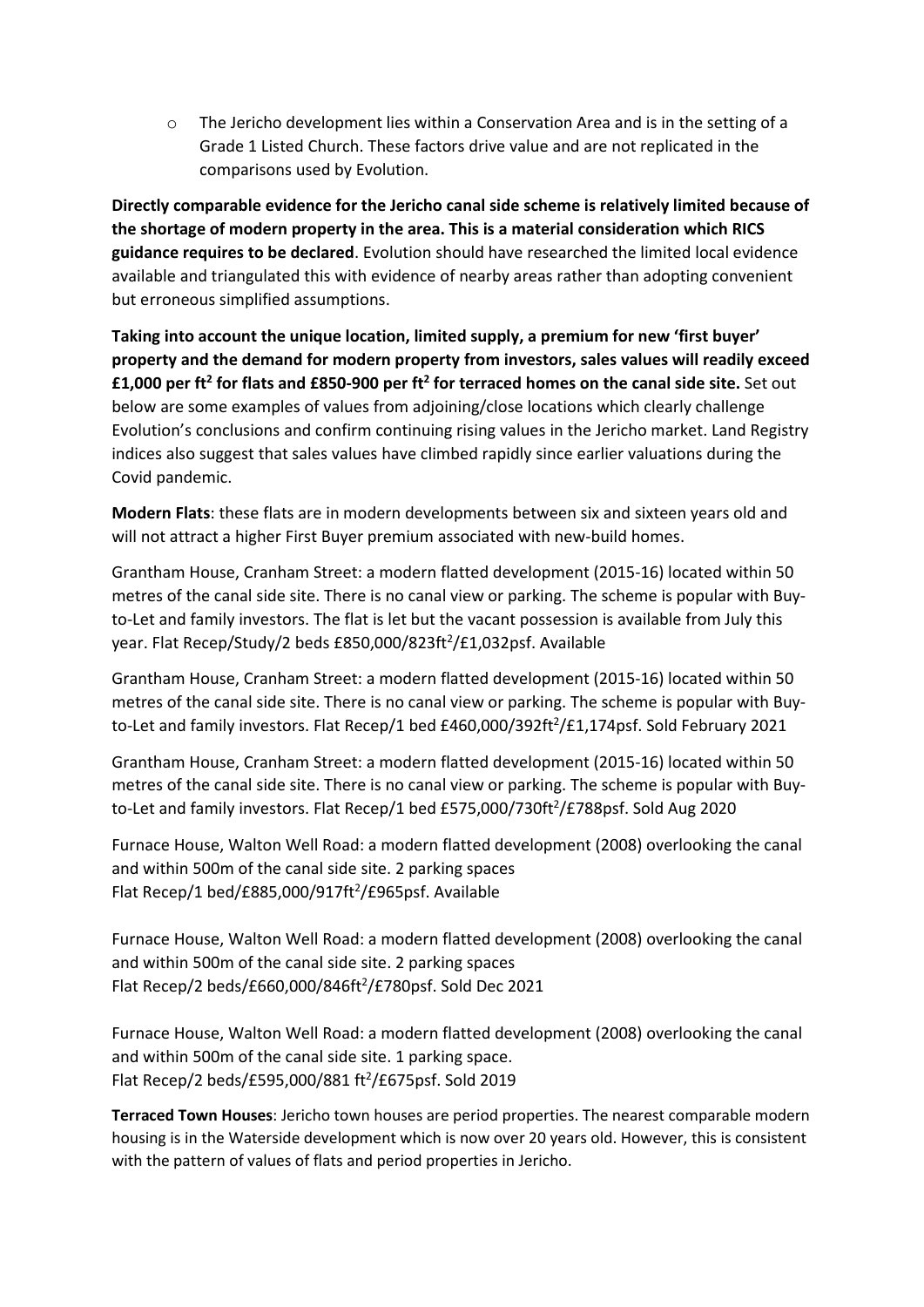Cranham Street: period terraced cottage, no canal view or parking Recep/2 beds/£650,000/820 ft<sup>2</sup>/£792psf. For sale

Cranham Street: period terraced cottage, no canal view or parking 2 Recep/2 beds/£575,000/730ft<sup>2</sup>/£788psf. Sold June 2020

Canal Street: period terraced cottage, no canal view or parking 2 Recep/3 beds/£655,000/1021ft<sup>2</sup>/£641psf. Sold February 2021

Rutherway: modern housing estate developed in 1990's 500m from Jericho in a less attractive location/setting. Popular with Buy-to-Let investors. Terraced house with parking Recep/3 beds/conservatory £750,000/949ft2 incl cons/£790psf Sold June 2021

Rutherway: modern housing estate developed in 1990's 500m from Jericho in a less attractive location/setting. Popular with Buy-to-Let investors. Terraced house with parking Recep/4 beds/£900,000/1259ft2/£714psf. Sold June 2021

**Evolution failed to consider the impact of sharply rising values on the viability assessment and development appraisal.** It focused on construction cost inflation, projecting costs using BCIS indices, and ignored the concerns of WH Stephens, the cost consultants. By convention an assumption in basic residual development appraisals used here is that the discount rate on future sales may offset the increases in values over the development period, so current values are adopted whilst construction costs may be projected. However, in periods of very low interest rates and high growth in values, as evidenced by HM Land Registry, this assumption undervalues the development and advantages the developer.

**Evolution provided a supplementary report in December 2021 and subsequently commented that values have not changed since their March 2021 report. The latest Land Registry sale price data shows Oxford new build house values increasing between 9-19% per annum over this period**. The supplementary report focused on the outcome of negotiations on cost and was silent on values, despite the context of Covid recovery and rising values. When challenged on values Evolution responded that there had been no change in the market. The Evolution appraisal was dated March 2021 using historic valuation data and the effective date for a Financial Viability Assessment is March 2022, a year later and where values have increased well ahead of general price inflation.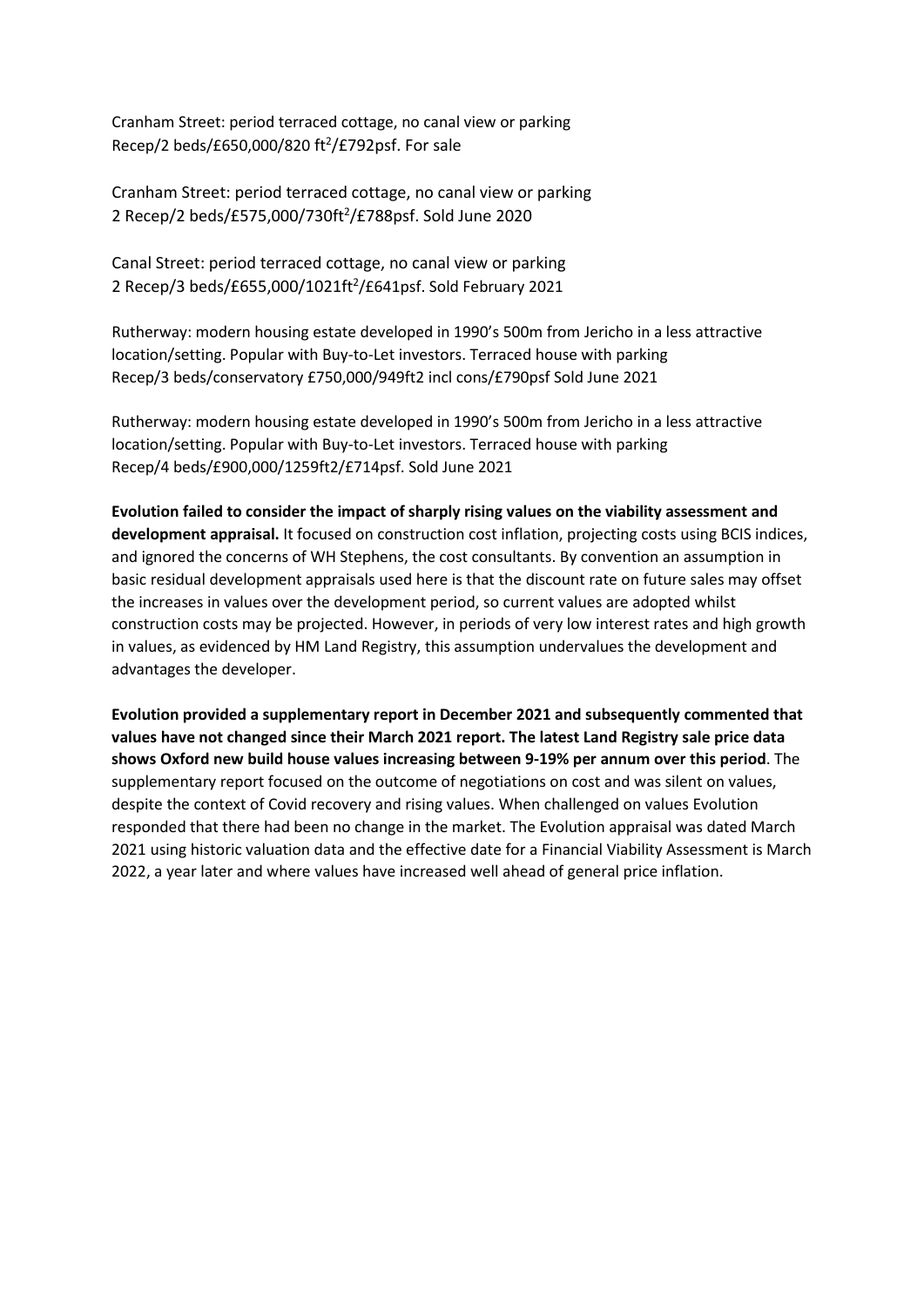# **RICS Guidance**

Evolution states that it complies with RICS guidance-but it fails on the following counts:

- Reliance on limited comparable evidence from outside the local market area
- Failure to acknowledge differences in local residential markets and locations
- Absence of triangulating values with local market analysis and other data
- No consideration of the site specific locational and environmental advantages of the canal side site.

Failure to comply with guidance is a material consideration in disciplinary proceedings.

Evolution's Director is a Chartered Surveyor and its report states that its Financial Viability Assessment is RICS compliant with an updated guidance note "*Assessing Financial Viability in Planning under the National Planning Policy Framework 2019"* effective July 2021. However, reference is absent to other RICS guidance notes which would have assisted the Director and avoided the flaws in the Evolution report. RICS Guidance Notes include the following advice: '*In regulatory or disciplinary proceedings, RICS will take account of relevant guidance notes in deciding whether a member acted professionally, appropriately and with reasonable competence.'*

## **Comparable Evidence in Real Estate Valuation: RICS Guidance Note October 2019**

The Evolution assessment does not meet the guidance advice as these examples show:

*'Comparable evidence is at the heart of virtually all real estate valuations. The process of identifying, analysing and applying comparable evidence to the real estate to be valued is, therefore, fundamental to producing a sound valuation that can stand scrutiny from the client, the market and, where necessary, the courts.'* 1. Introduction, para 1

*'Challenges arise, however, when considering assets that trade in less active markets and/or where there are significant differences between the assets providing the evidence and the asset being valued. In such circumstances the evidence available may not be directly comparable. It will therefore need to be analysed and reconciled in order for it to be used in the valuation. This is often the case for real estate. In such circumstances the skill and judgement of the valuer assumes a much greater importance.'* 2. General Principles of Comparable Evidence. Where there is a shortage of evidence this may require the valuer to report *material uncertainty* under RICS Red Book Global Standards. None of these requirements were applied in the Evolution appraisal.

*'Residential: location is vital in terms of residential value: the property's position in the country and factors such as aspect, outlook and the immediate environment are important'.* Section 3.4 Comparable Evidence in Real Estate Sectors. The Evolution assessment dismissed the importance of location, and the implications of the canal side location and environment are missing in the Evolution appraisal.

This guidance is echoed in RICS guidance on development appraisal: '*In comparing sites, the following factors, which are not exclusive, may be relevant and require adjustmentsto be made when applying to the subject property: values may differ considerably within a small geographical area, particularly in established urban areas….'* 5.12 Section 5 Valuation: The Market Approach: Valuation of Development Property RICS Guidance Note 2019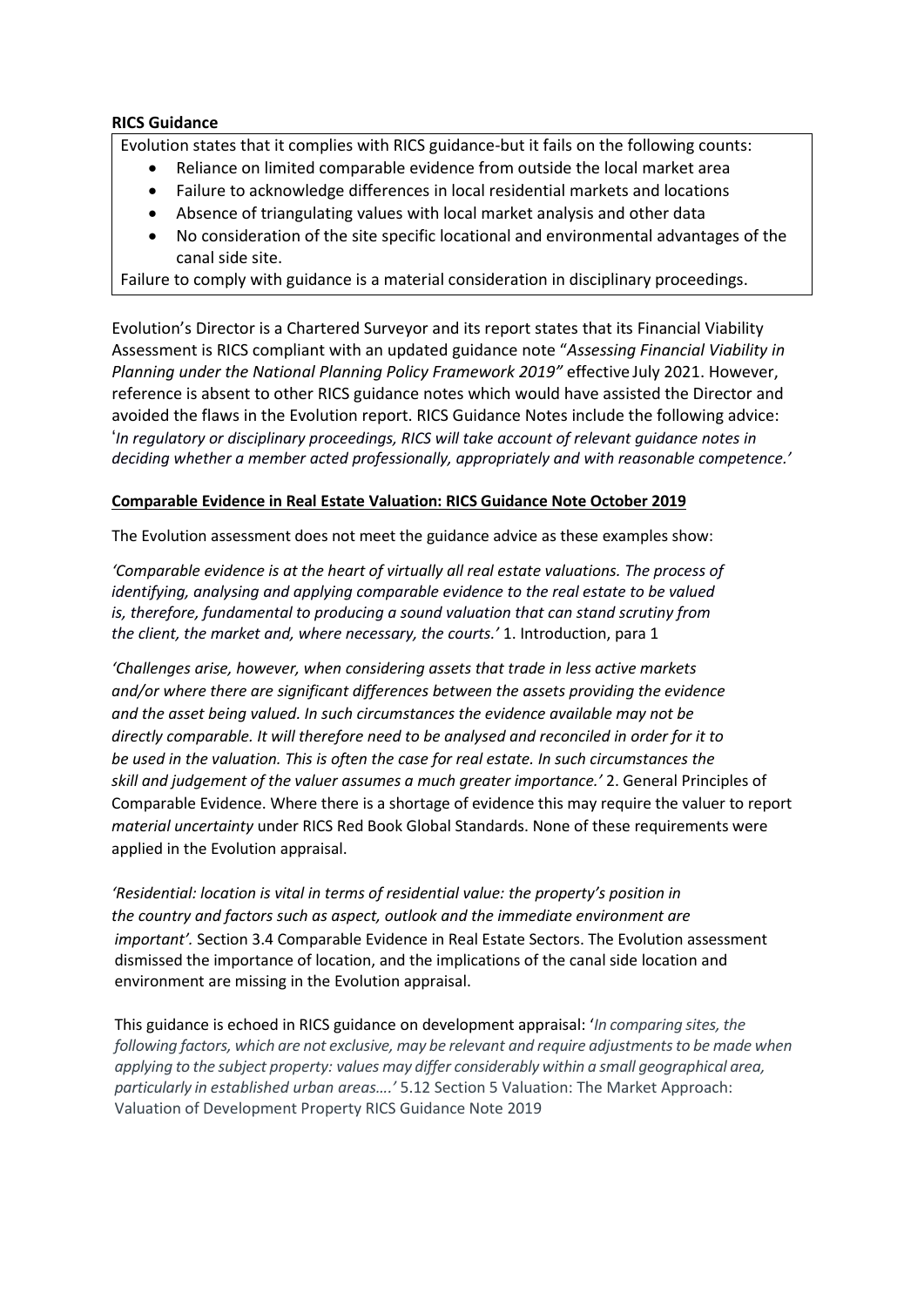*'Real estate with development potential: the value of a development site is particularly sensitive to small changes in valuation inputs ….'* Section 3.4: Comparable Evidence in Real Estate Sectors. Yet relying on evidence from outside the local market was not considered a risk in the Evolution report.

The guidance provides a hierarchy of evidence: Category A: Direct Comparables, Category B General Market Data, Category C-Other Sources. Transactions from other real estate types and locations are classified as Category C, the lowest- which potentially covers evidence from locations such as Barton, Headington and Wolvercote.

*'Whatever method of analysis employed, the valuer will ultimately have to stand back and weigh up a considerable range of evidence with differing degrees of quality and applicability, much of which cannot be precisely quantified. This will require not only technical ability but also, and more importantly, experience of the relevant market and judgement developed from that experience. The process should lead to a ranking of the comparable evidence and an assessment of where the asset being valued, fits into that ranking. The aim is to ensure confidence in the reported figure, which can then be fully justified to all relevant parties.'* Section 6: Analysis of Comparable Evidence. The Evolution assessment failed to fulfil this requirement but took a short cut using evidence from outside the local market which was then not tested to see if this was appropriate.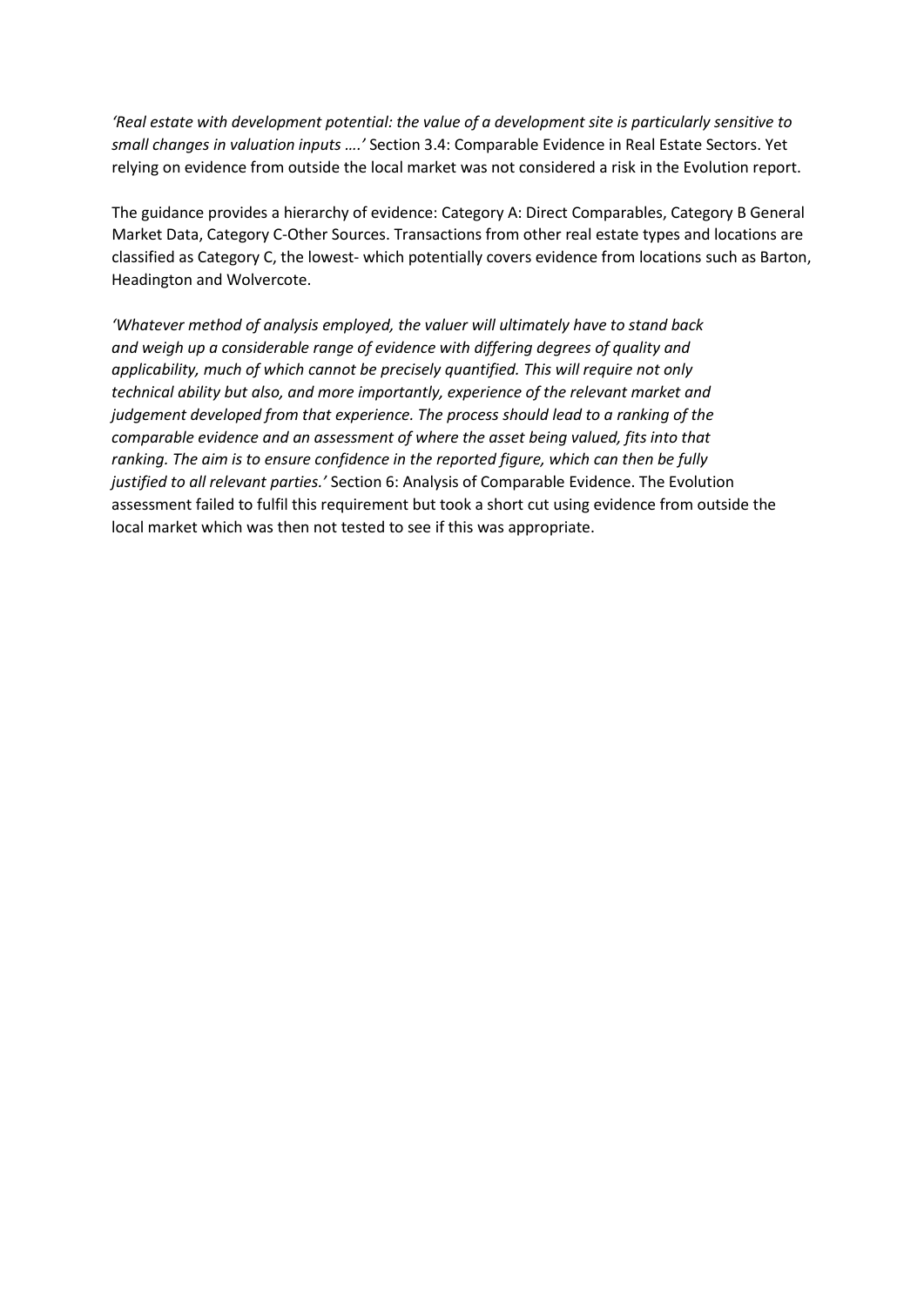### **Cost Consultancy Advice: WH Stephens Review of Cost Plan 9 18th September 2021**

Evolution's own cost assessment has varied significantly-having reversed its previous advice that the developer's costs should be reduced by £2.3 million.

The Council's Cost Consultants signalled serious concerns with the 'agreed costs' reported by Evolution. Evolution side-lined these concerns, stating that the developer's revised costs are 'broadly agreed' and ignoring advice that identified potential areas of double counting to inflate costs and material concerns. WH Stephens state: '*To freeze a construction cost now to the detriment of the community stakeholders would be unfair and short sighted. The most logical conclusion is that further design work to allow more accurate costing and even procurement of bids is the fairest way to provide a fairly shared benefit to all stakeholders'.* 

Evolution has frozen the construction cost and agreed to the developer's proposal of a profit share arrangement in exchange, which is a wholly inappropriate mechanism (see following section), which does not reflect the cost consultants' advice and is heavily biased in the developer's favour.

- **Evolution's advice has been inconsistent-initially stating that the developer's costs were excessive and should be reduced by £2.3m and subsequently reversing this.**
- **Evolution state that the developer's revised costs are broadly agreed, but there is no statement from WH Stephens, the Council's cost consultants to confirm this.** The commentary from WH Stephen suggests otherwise.
- **The Council's cost consultants identify that there is potential for duplication** in the developer's allowance for construction cost risk on top of overall development appraisal risk and the potential for cost saving and value engineering in others.
- **The Council's cost consultants identify that use of BCIS forecast construction inflation indices are likely to change after a period of rapid inflation.** The consultants say: *'Therefore freezing a cost on this basis now would skew the entire basis of establishing a fair risk for all stakeholders. Note BCIS indices forecast as of now WILL be reviewed and WILL change in time, therefore using them for a cost freeze now would be flawed logic.'*
- Macbain's**,** the developer's cost consultants appear to have indexed construction costs over the whole of the construction period, when most of the construction costs will be fixed considerably earlier by the developer. This artificially inflates the construction costs.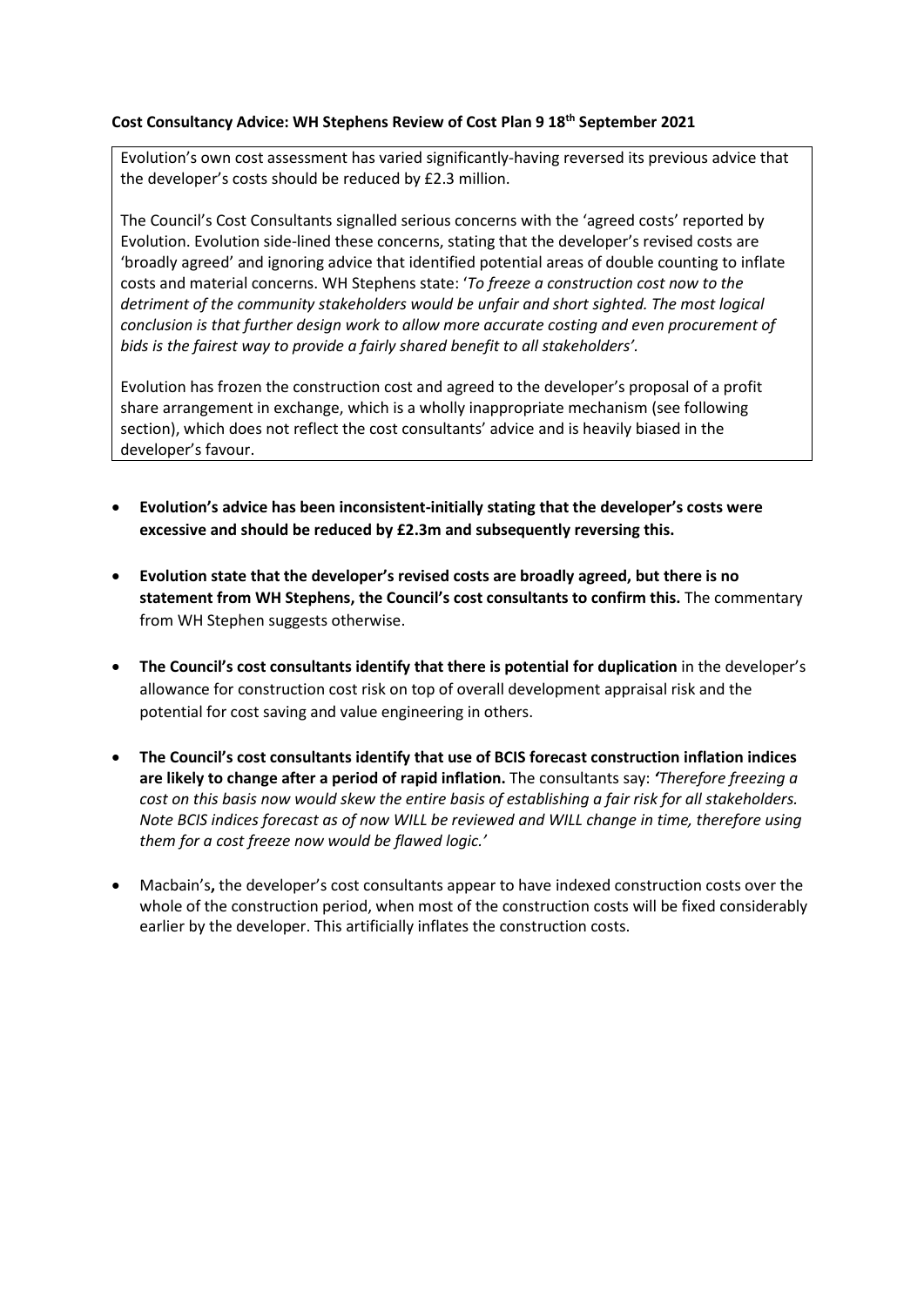### **Super-Profit Share Proposal**

The Super-Profit Share formula proposed by the developer and accepted by Evolution does not compensate for a lack of a robust financial viability assessment. These formulae are inherently weak in operation and biased in favour of the developer. The developer makes a reduced payment from excess profits in lieu of planning obligations- saving cost and risk. It will avoid providing much needed affordable housing in Jericho. The Jericho Canal Side SPD specifically recommends against accepting a commuted sum for the new bridge crossing for these reasons.

- **After accepting the low Evolution appraisal the developer now proposes for a super-profit sharing arrangement ('overage'), in response to the criticisms of flaws and failings of the appraisal process.** The developer's planning application said no profit sharing was possible.
- **Super-profit share arrangements are not a substitute or mitigation for uncertain or poor financial viability assessments.** The GLA (Greater London Authority) formula is designed to return an element of the super-profit for the community *'if viability improves over time'* GLA SPD- in other words over the development period, and the GLA policy emphasises the need for a robust viability assessment in the first instance as a basis for this.
- **The payment in lieu of planning obligations removes the developer's responsibility and risk for delivering planning obligations**, **and transfers these to the Council.** Such arrangements for site specific planning requirements are generally poor planning practice. Without clear proposals the payments are unused and lost into general funds. The Council already holds funds for affordable homes in Jericho and has no sites. Residential developments in Jericho have not delivered any additional affordable homes (Grantham House and the Former Surgery)-even where the Council was planning authority and has land ownership, which is also the case for Jericho Canal Side.
- **With low valuations and excessive costs a profit sharing formula underwrites the developer's main profit and reduces his risk.** The developer's main profit is the first and prior call on any development surplus-so super-profit payments for planning requirements are at greater risk. There is no downside for the developer who has the option not to pursue the development if subsequently the financial circumstances have become disadvantageous.
- **There is significant scope for the developer to inflate 'eligible' costs** to offset potential superprofits even if independently audited, and a claims negotiation will ensue. The Council's cost consultants have already challenged the developer's costings, but Evolution and the Council officers have ignored this. The developer will fund the audit but the Council risks costs and professional fees if further negotiation is required.
- **In theory all the developer's excess profits should be applied to the cost of unmet planning obligations** until these are discharged. In practice it is assumed that unless the developer is left with at least 40% super-profits there will be no incentive for the developer to realise these profits to pay towards the outstanding planning obligations.
- **In conclusion excess-profits formulae are very inefficient and no substitute** for requiring robust financial viability assessment and delivery by the developer of planning obligations-in particular affordable housing. Evolution has accepted the developer's formula to cover for the lack of a robust financial viability assessment.